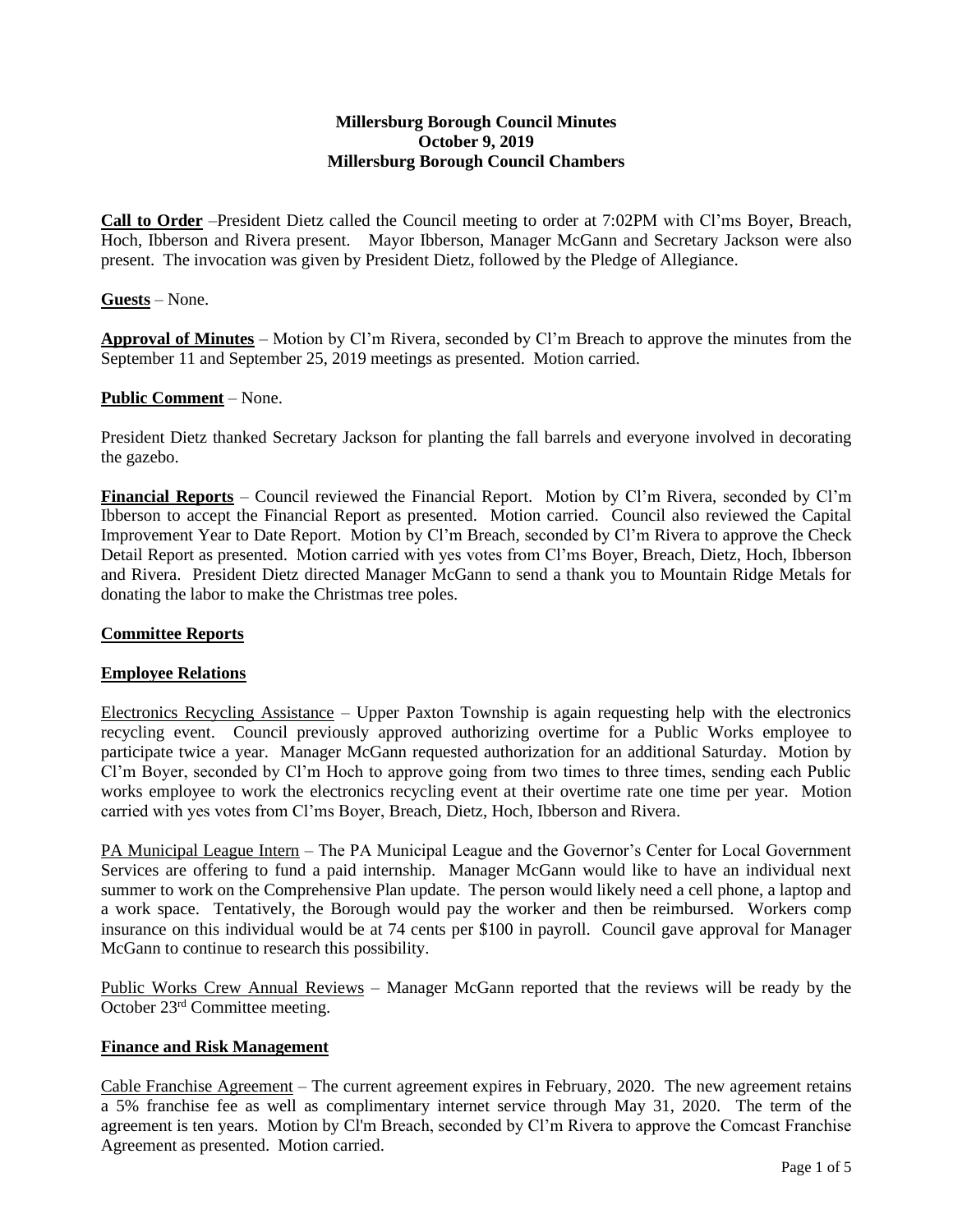# **Parks and Recreation**

Report from Chairman – Cl'm Boyer reported that we are still waiting for Grosser's to clean up MYO debris. The Public Works crew is working on the swing concrete pads and cleaning up stumps and trees.

Report from Borough Manager – Manager McGann reported that the Millersburg High School Conservation Club will be working on cleaning up Keystone Street and MYO Park tomorrow. A sign in Riverfront Park has broken and will be repaired and put back in place at the handicapped parking area near the ferry landing.

Facility Use Agreement – Veterans Day Ceremony – The VFW Post 5507 Auxiliary requests the use of Market Square and Veterans' Park on Sunday, November 10, 2019 from 2:00 to 7:00PM for a Veterans' Day Observance. Special requirements were reviewed. Their certificate of insurance has been received. The fee would be waived. Motion by Cl'm Hoch, seconded by Cl'm Rivera to approve the agreement as presented. Motion carried.

Facility Use Agreement – Ferry Boat Dry Docking – The Millersburg Ferry Boat Association requests the use of River Front Park between Pine and Keystone Streets from October 1, 2019 to May 30, 2020 to dry dock the ferry boats. Special requirements were reviewed. Their certificate of insurance has been received. The fee would be waived. Motion by Cl'm Boyer, seconded by Cl'm Breach to approve the agreement as presented. Motion carried.

Council again discussed the Ferry Boat Board's request to alter the riverbank and directed Manager McGann to repeat Council's direction to design a plan to present to Council for their review. Once the plan is received McGann will consult with the Borough's engineer to determine permitting requirements.

Facility Use Agreement – Art Association – The Millersburg Area Art Association requests the use of Market Square and Veterans' Park from April through October 2020 for a 50<sup>th</sup> anniversary display. Council reviewed the draft agreement, for informational purposes only. This matter is to be placed on the February 2020 meeting agenda.

**Property** – Chairman Rivera had nothing to report.

Fry's Flooring Quote – Council reviewed a quote provided by Fry's Flooring for new carpeting and cove base in Council Chambers for \$3,820. Manager McGann reported that M&Z Carpet did not respond to a request for a quote and Lowes and Home Depot both charge a non-refundable fee to come measure. Council reviewed the samples provided for new carpeting and tentative carpet and paint colors were selected. Painting is tentatively scheduled for December with the carpet installation set for early 2020. Cl'm Boyer will ask Stacey Troutman for her guidance on color selections. Samples of cove base and transition strip colors were not provided to date. Motion by Cl'm Rivera, seconded by Cl'm Breach to approve Fry Flooring's quote of \$3,820. Motion carried with yes votes from Cl'ms Boyer, Breach, Dietz, Hoch, Ibberson and Rivera.

Borough Resolution No. 19-11- Disposal of Borough Property – This resolution provides for disposal of a wooden desk, three office dividers and eight chairs by sealed bid. Bid opening is set for November 13, 2019. Motion by Cl'm Breach, seconded by Cl'm Rivera to approve Borough Resolution No. 19-11. Motion carried.

**Public Safety –** Chairman Ibberson had nothing to report.

Warrantless Arrest Update – Mayor Ibberson reported that the Borough needs to have a resolution to authorize warrantless arrests for a specific list of summary offenses. He will refer the matter to Solicitor Kerwin and Council will revisit.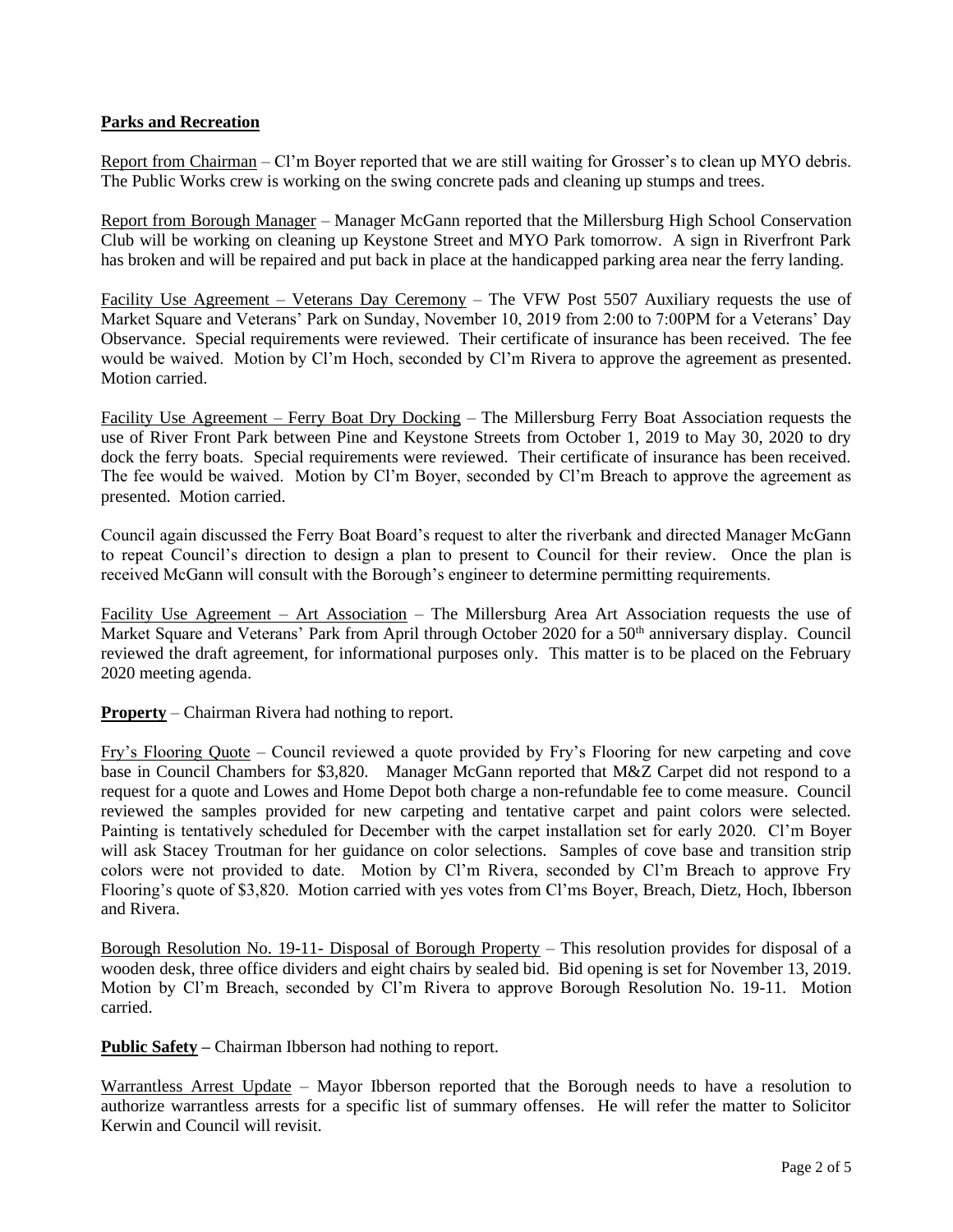### **Streets** – Chairman Hoch had nothing to report.

Grants for Videoing Storm Sewer System – Manager McGann reported that he has asked Mr. Rehab to provide a quote for doing a storm sewer system assessment by video. McGann would like to apply for CDBG funding to pay for this. He would work with Mr. Rehab as the videoing is done, noting the condition and then document the information on the GIS mapping system. Council directed McGann to create a scope of work and to begin with the oldest, most compromised section.

Handicapped Parking Request – Manager McGann reported that he received an application for a handicapped parking spot for 422 River Street. Motion by Cl'm Hoch, seconded by Cl'm Rivera to approve the application. Motion carried.

## **Economic Development**

Report from Chairman – Cl'm Dietz reported that he will be working on this year's Shop Small event, which will be similar to last year's promotion. The event will be publicized on Facebook and during the Tree Lighting ceremony. He is also working on updating the tourism brochure.

**Mayor's Report –** Mayor Ibberson had nothing to report.

**Manager's Report** – Written report was provided to all Cl'ms.

Concession Stand Vendor – Cindy Shiffer of Sweet Treats has requested permission to leave some of her equipment in the stand over the winter. She would like to renew the lease for next year. Council is in favor. Manager McGann will re-work the lease.

Dauphin County Land Bank Authority Meeting – Manager McGann attended a recent meeting to discuss the Reamer lot proposal of single family homes. The proposed homes would have second story living space with a garage underneath. The Borough's estimated costs would be \$5,500 for subdivision and land development, \$6,000 for legal and real estate transfer fees and \$3,000 for building permits for a total of \$14,500. Millersburg Area Authority would waive the water and sewer tap-in fees. These costs will need to be considered during the upcoming budget meetings. Council directed Manager McGann to invite George Connor to attend a November meeting to ensure that the proposal will agree with our zoning ordinance and Council's preferences.

Seal Street Sinkhole Repair Update – McGann reported that the project came in under budget, but that this repair is only a temporary solution.

PennDOT Projects – McGann reported that PennDOT will be doing a paving project on State Route 209 from the Square to the Borough/Township line in 2025. Council had questions about the Route 147 bridge replacement project at the north end of town scheduled for 2021. President Dietz directed McGann to request updates from PennDOT on both of these projects.

State Street Storm Sewer Replacement Project Final Phase – McGann reported that he sent notices of the impending project to the affected property owners. Final completion is to be October 2020.

MYO Park Road Project – McGann reported that he has not received any response from Upper Paxton Township regarding the Borough's inquiry.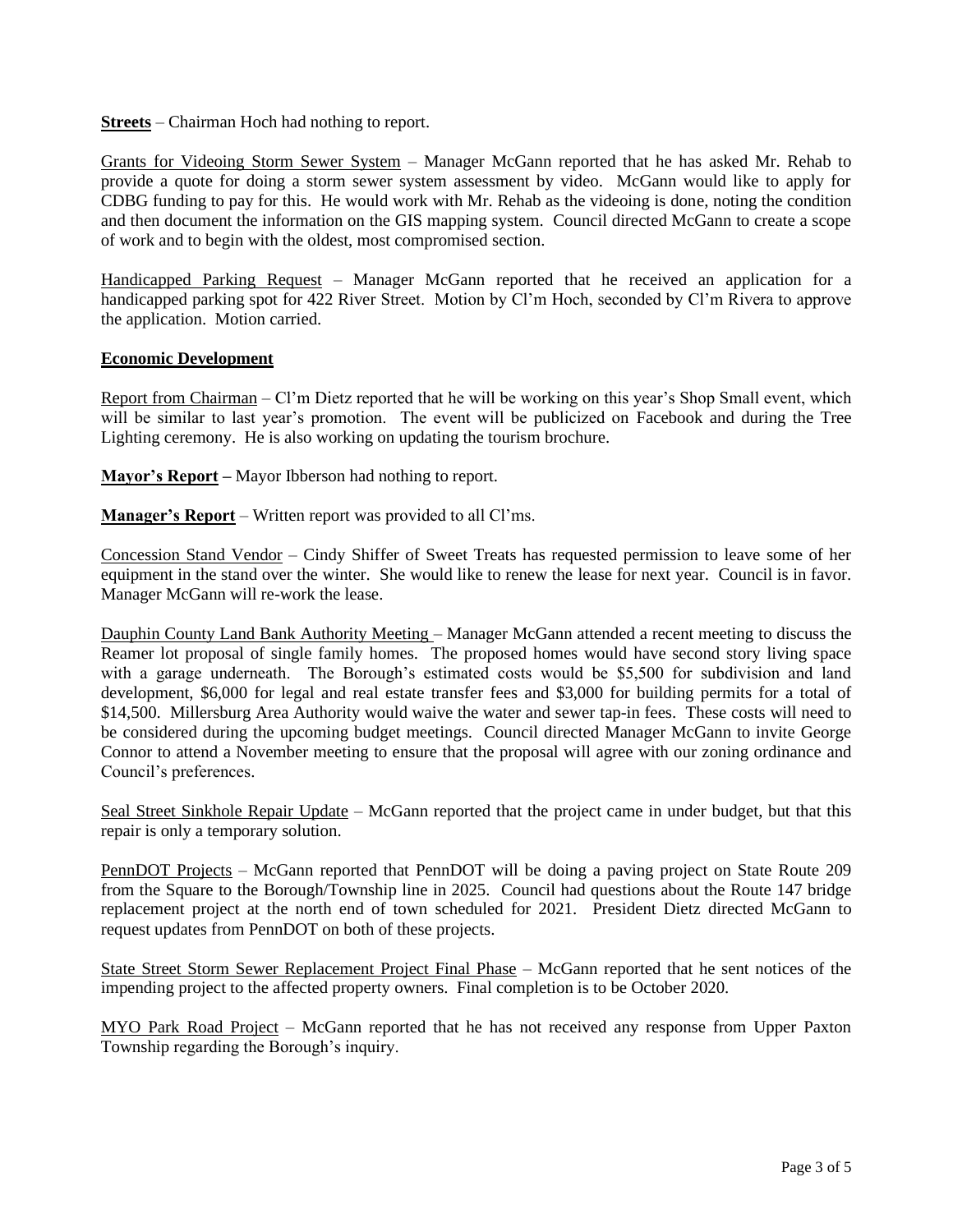# **Unfinished Business**

Borough Ordinance No. 4-19 – Repeal Compact Parking Ordinance – This ordinance repeals the compact car parking provision on Market Street. Motion by Cl'm Breach, seconded by Cl'm Hoch to adopt Borough Ordinance No. 4-19. Motion carried.

Borough Ordinance No. 5-19 – Open Burning Amendments – This ordinance updates open burning practices. Motion by Cl'm Breach, seconded by Cl'm Rivera to adopt Borough Ordinance No. 5-19. Motion carried.

Parking Meters/Meter Maid – Cl'm Hoch requested that Saturday enforcement be discontinued to encourage shopping and dining in the downtown area. He also requested removal of the meters in the 200 block of Union Street. Council agreed to do a six-week trial period of no meter enforcement on Saturdays, beginning on October 19<sup>th</sup> and ending on November 23<sup>rd</sup>. The matter will be revisited at the December Council meeting. Manager McGann will prepare a press release. Mayor Ibberson will advise Mr. Sechler.

## **New Business**

Disposition of State Aid Received for Volunteer Fire Relief Association – Secretary Jackson reported that the Borough has received \$11,537.60 in State aid. Motion by Cl'm Hoch, seconded by Cl'm Breach to pay \$11,537.60 to the Millersburg Fire Relief Association. Motion carried with yes votes from Cl'ms Boyer, Breach, Dietz, Hoch, Ibberson and Rivera.

Engineering Request for Proposals – Council reviewed the draft of the RFP as prepared by Manager McGann. McGann proposed using PennBid to advertise the RFP at no cost to the Borough. Motion by Cl'm Rivera, seconded by Cl'm Breach to advertise the RFP for engineering services on PennBid. Motion carried.

Wooden Nickel Letter – Council reviewed a letter from William Hale, owner of the Wooden Nickel, requesting a waiver to the Borough's Property Maintenance ordinance, which would require him to remove the rebar as part of the demolition process of the site on West Street. Motion by Cl'm Boyer, seconded by Cl'm Breach to approve the waiver as requested and to request the removal of the steel beams. Additionally Council wants to ensure that the rebar and debris are covered by enough soil as a safety measure so that no debris can protrude, due to erosion, etc. Motion carried, with one abstention by Cl'm Rivera.

**Communications** – All communications were made available to Cl'ms.

## **Organization Reports**

Upper Dauphin COG – No report.

Millersburg Planning Commission – There was no quorum present at the October meeting. Additional information is in the Manager's Report.

Millersburg Area Pool Association – No report.

Millersburg Fire Company – August meeting minutes were provided.

Millersburg Area Authority – September meeting minutes were provided to all Council members.

Dauphin County Tax Collection Committee – May meeting minutes were provided. There was no July meeting. Secretary Jackson gave an update on the September meeting and shared a graphic of EIT collections for 2014 through 2018 showing a steady increase.

Millersburg Ferry Boat Association – No report.